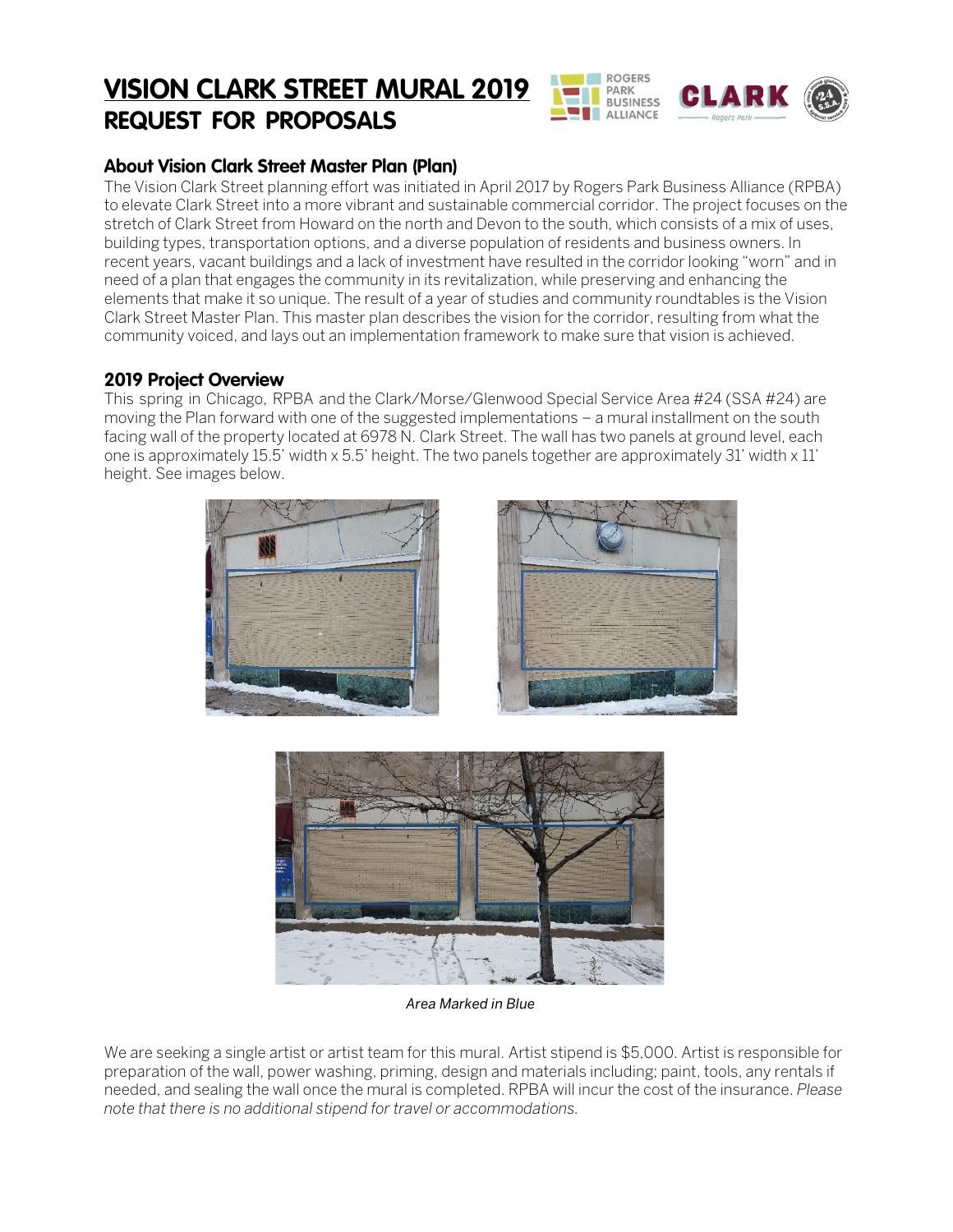#### **Theme: Vision Clark Street Master Plan**

Illustrate the eclectic, authentic and inclusive aspect of the Clark Street commercial corridor that is multicultural and that offers experiences for everyone. RPBA would like artists to think of the diversity of the faces, buildings, languages and establishments that creates a community where visitors and residents feel right at home. This should be demonstrated via vivid colors and using design elements from the Clark Street branding. [clarkstreetbrandguide](https://rpba.org/clarkstreetbrandguide-fnl/)

## **Goal**

- Create an interactive public art piece for people to visit Clark Street and provide opportunities for photographs that will promote the corridor as a Multicultural Corridor
- Incorporate elements of the Clark Street brand (see link above)
- Catch the eye of pedestrians and vehicular traffic as they pass by the mural

#### **Selection Criteria**

Artist(s) must live in Rogers Park and preference will be given to bicultural backgrounds. Each application will be reviewed by a panel designated by RPBA and considered with the following criteria in mind:

- Experience and qualifications of the artist(s)
- Thoughtful and creative interpretation of the theme
- Capability to carry out the project

#### **Project Timeline**

| February 28 | Deadline for RFP submissions                                                |  |  |
|-------------|-----------------------------------------------------------------------------|--|--|
| March 15    | Artists notified on acceptance status                                       |  |  |
| April 1     | Contract is signed with all required documents, first payment is made (30%) |  |  |
| April 17    | Final mural design is due if revisions are requested                        |  |  |
| June 16     | Wall is to be completed. Final artist payment made (70%)                    |  |  |
|             |                                                                             |  |  |

#### **How to Apply**

All components of the application must be in digital format and sent in one email if possible. Artist(s) may either scan or photograph their sketch and submit as pdf or jpg. Incomplete applications will not be accepted. Email completed proposals to [abermudez@rpba.org.](mailto:abermudez@rpba.org.) Please use the subject "Vision Clark Street Mural 2019\_Lastname\_First Name" (Ex: Vision Clark Street Mural 2019\_ Smith\_James)

The parts of your proposal are as follows and should be labeled as indicated:

- Application form (see next page), typed
	- o Label as "LastnameFirstname\_ 2019VisionClarkStreetMural" (Ex: SmithJames 2019ClarkStreetMural ")
- 4- 6 images of 2-D artwork for each artist. Include murals please.
	- o Label as "LastnameFirstname\_ Work#" (Ex: SmithJames Work1, SmithJames\_Work2)
- Professional resume for each artist
	- o Label as "LastnameFirstname\_ Resume" (Ex: SmithJames\_ Resume)
- Color sketch of mural to scale
	- o Label as "LastnameFirstName\_Design" (Ex: SmithJames\_Design)

If you have questions, please email Ana Bermudez at [abermudez@rpba.org](mailto:abermudez@rpba.org). The deadline to submit proposals is Thursday, February 28 at 5 p.m. (CT)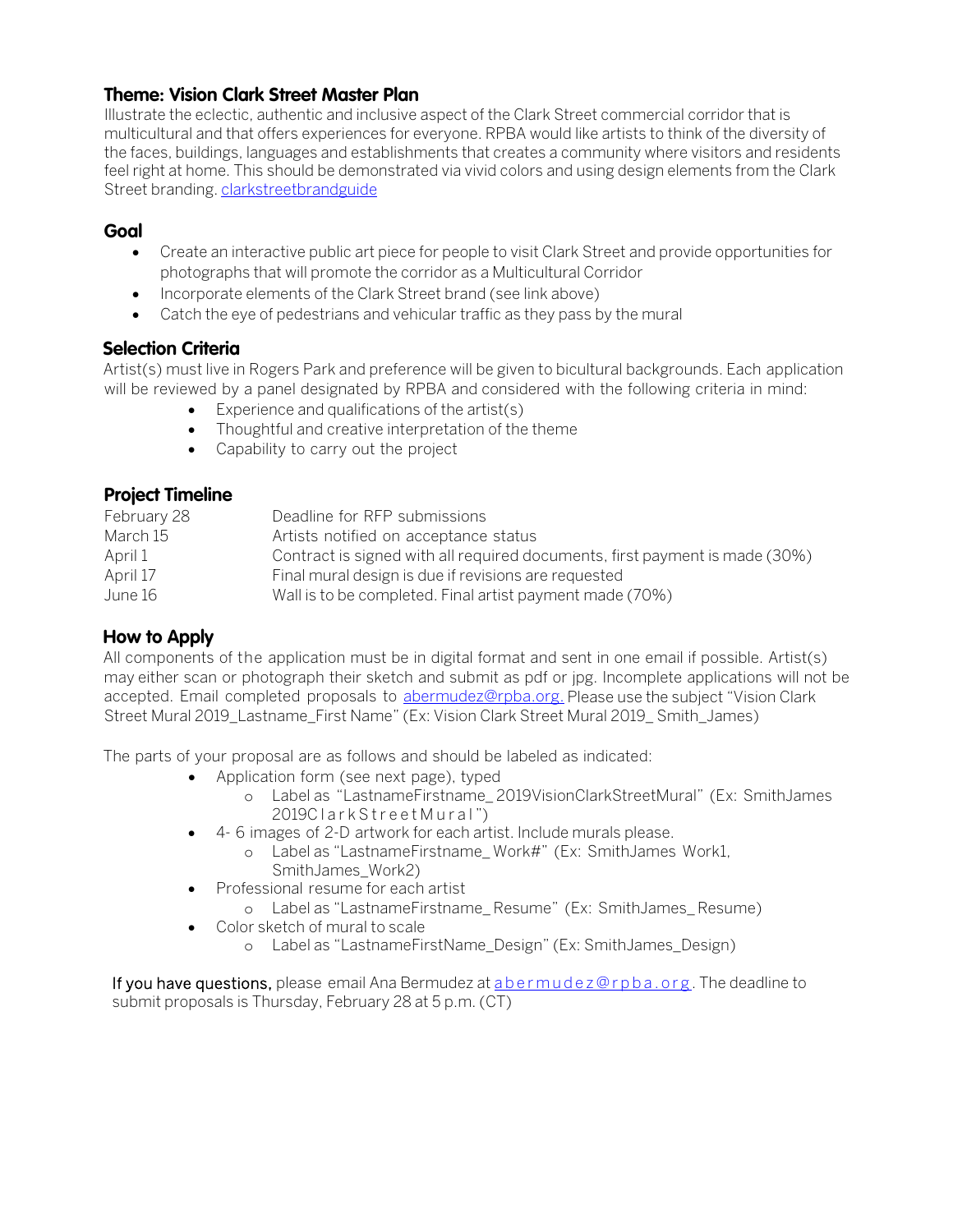**VISION CLARK STREET MURAL 2019 REQUEST FOR PROPOSALS**



# **VISION CLARK STREET MURAL 2019 PROPOSAL FORM**

#### **CONTACT INFO FOR LEAD ARTIST OR ARTIST TEAM**

| Name             | Email   |  |
|------------------|---------|--|
|                  |         |  |
| Street Address   | Phone   |  |
|                  |         |  |
| City, State, ZIP | Website |  |

## **NARRATIVE QUESTIONS**

Please describe your work as an artist or team, specifically your experience painting murals. You may include part of your artist statement, your history, personal philosophy, aesthetics, etc.